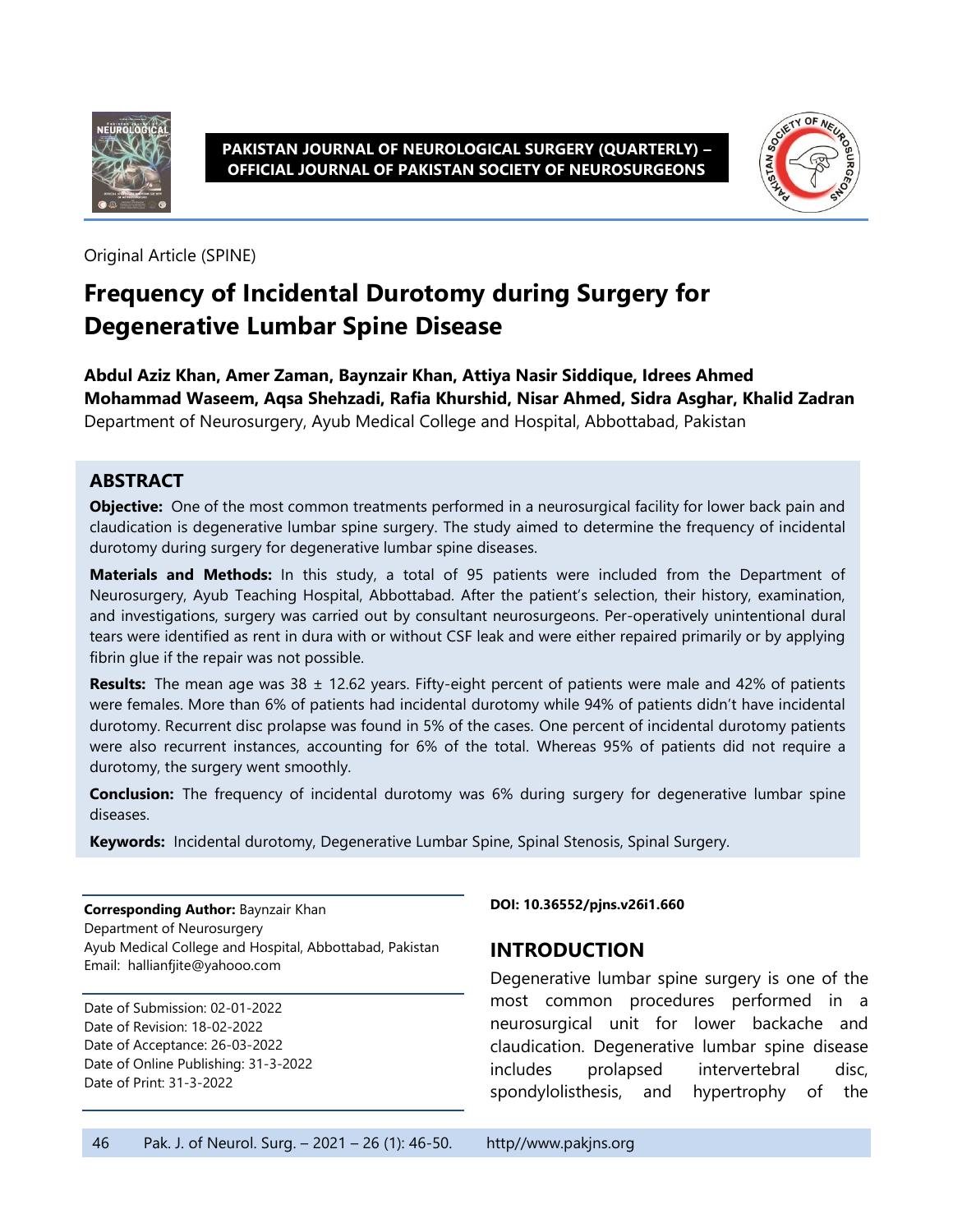ligaments resulting in canal stenosis and producing various motor and sensory symptoms. The results of this study can add to the existing body of knowledge that will be used by local practitioners to treat the patients as well as provide references in the research field. Many individuals with lower back pain and claudication seek relief from their problems via. lumbar degenerative surgery, which has shown to be an effective surgical solution for many.<sup>1</sup> Lumbar ligament hypertrophy, intervertebral disc prolapses, and spondylolisthesis all point to degenerative lumbar spine disease. $2$  Risks associated with surgery for degenerative lumbar spine illness include CSF leakage and nerve root injury as well as surgeries performed at the wrong spinal level. $3$  Patients having disc surgery for a herniated or degenerative disc must have the capacity to heal dura-mater damage as soon as possible.<sup>4</sup> The frequency of durotomy after degenerative lumbar spine surgery may vary, depending on the spinal pathology. Moreover, one-fourth of all spinal operations require a durotomy; however, the precise number varies greatly depending on the kind and intricacy of the therapy.<sup>5</sup> When choosing a surgery, it is important to take into account factors such as the patient's age, gender, and the surgeon's experience.

A CSF fistula, osteodiscitis, and higher medical costs may all occur from a dural injury. To avoid problems, it is critical to identify and handle these implications as soon as possible. As the length of surgery grows, so does the danger of infection and meningitis.<sup>6</sup> Idiopathic meningitis is characterized by low-pressure headaches, cutaneous CSF fistulas, and pseudomeningocele. There have been a few lawsuits filed against spine surgeons since it has been difficult to identify the patients. 7 To treat durotomies, the American Academy of Orthopedic Surgeons recommends utilizing a standard surgical method and treatment plan. An increasing number of revision procedures are being necessitated by epidural adhesions and surgical scars on the dura. In addition to physically incorrect screw placement, high traction on severely damaged discs may cause a tear of the dura. $8$  Many people are worried about the long-term effects of successfully treating an inflamed dural sleeve with a suitable treatment after it has worked.

According to our knowledge, no long-term studies have been done on decompression surgery and fusion surgery (DLSS). Degenerative lumbar spine disease surgery in Pakistan has not been adequately studied or recorded in the literature. We were curious as to how often these occur in Pakistan. In addition to those who practice medicine in the community, scholars in the field of research might benefit from this study's results.

# **MATERIALS AND METHODS**

# **Study Design and Setting**

A cross-sectional study was conducted for6 months (22-2-2019 to 22-8-2019) at the Department of Neurosurgery, Ayub Teaching Hospital, Abbottabad.

### **Inclusion Criteria**

Patients of both genders between 20-65 years of age were included.

### **Exclusion Criteria**

Spinal tumors and infective lesions were excluded.

#### **Data Collection**

The hospital's ethical review board gave the project the light, and it is already underway. A consent form has been completed and submitted before any data gathering (of selected patients as per inclusion criteria). When the patient has provided full, informed, and voluntary consent, the only option to continue is to do so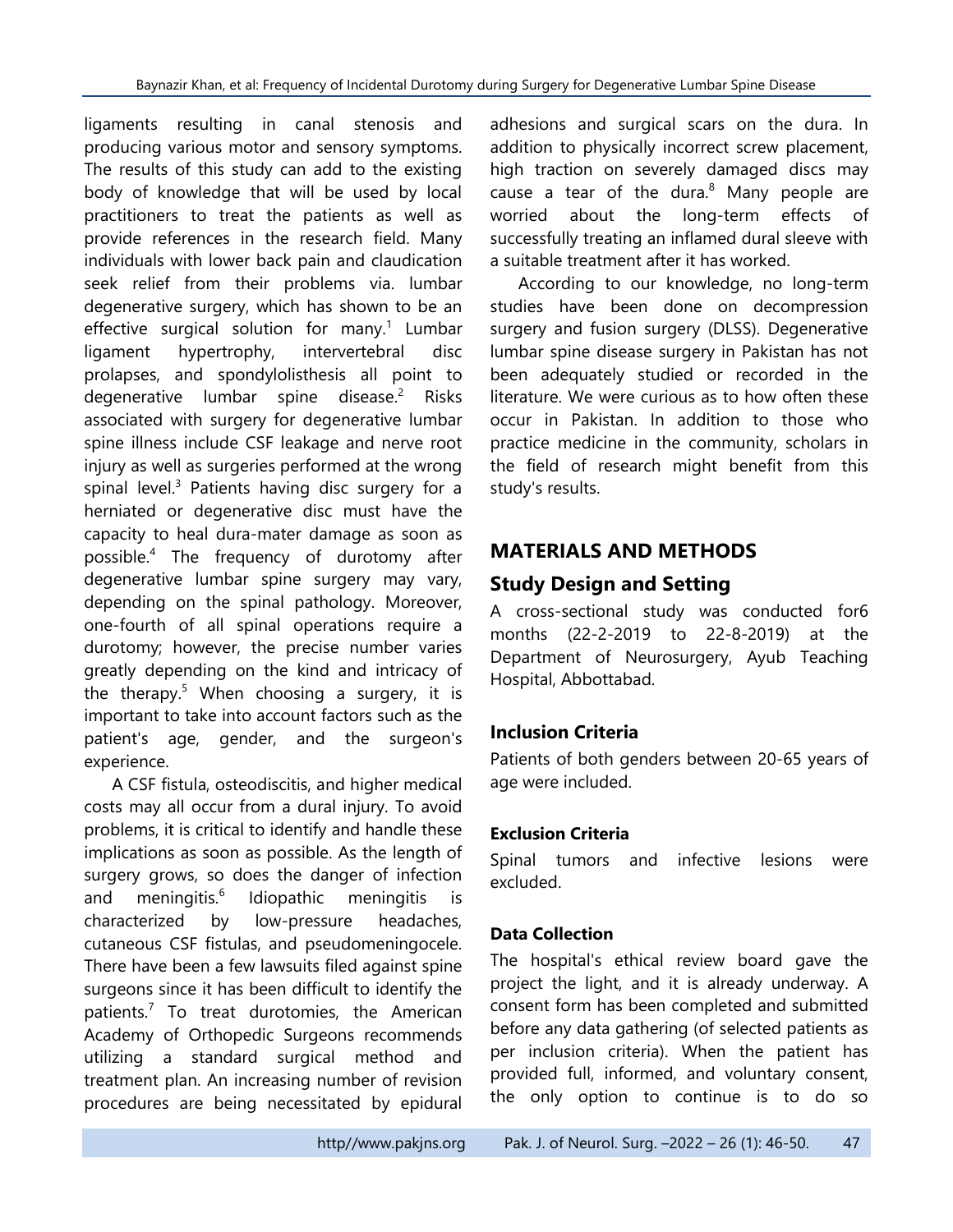immediately. All of the information was acquired by the investigator on his own time.

In this study, a total of 95 patients were included. After the patient's selection, their history, examination, investigations, and surgery were carried out by consultant neurosurgeons. Per-operatively unintentional dural tears were identified as rent in dura with or without CSF leak and were either repaired primarily or by applying fibrin glue if the repair was not possible.

It was a team of neurosurgeons who assessed, tested, and operated on the patient during the procedure. Accidental dural tears were treated with fibrin glue or healing therapy, depending on whether or not the rips could be stitched back together. The statistical analysis was performed using SPSS version 25.0. The mean and standard deviation let us determine the ages of the individuals. There were several parameters, such as durotomy, that were analyzed using frequency and percentage estimations.

### **RESULTS**

#### **Age and Gender Information**

In this study mean age was  $38 \pm 12.62$  years. Fifty-eight percent of patients were male and 42% of patients were females.

### **Prevalence of Incidental Durotomy**

More than 6% of patients had incidental durotomy while 94% of patients didn't have incidental durotomy. Recurrent disc prolapse was found in 5% of the cases. A total of 6% of the 95 patients experienced an inadvertent durotomy, which was corrected. 2% of dura rent could not be repaired due to rent near to the dural sleeve or far lateral locations. Out of 6% of patients, incidental durotomy patients, 1% were recurrent cases as well. Whereas, 95% of patients did not have a durotomy and surgery went uneventful.

#### **DISCUSSION**

Surgeons at neurosurgical institutions may be able to alleviate lower back discomfort and claudication in patients with degenerative lower spine illness.<sup>9</sup> Anterior spondylolisthesis and spinal ligament hypertrophy are two indications of degenerative lumbar spine degeneration. For some people, surgery is the sole option for relief.<sup>10</sup> Lumbar spine degeneration carries a number of dangers. CSF leaks, nerve root damage, and surgical complications are all examples of this.<sup>11</sup> The patients in our study had a mean age of 38 years. In this study, patients were distributed around 50/50 between men and women. The great majority of patients, however, were spared the tragedy of having an unintentional durotomy.

Ullah et al. discovered that their 186 patients had a 1.33:1 male to the female patient ratio when it came to gender, with 106 males and 80 women being among those that participated. The participants in this research ranged in age from 20 to 60 years old, with the average age being 20 years. By happenstance, eight instances of durotomies were unearthed in a museum (4.30%). Three persons had intervertebral disc prolapse, and five people had lumbar stenosis, according to the findings.<sup>12</sup> According to Abdul Wahid et al., a durotomy occurred in 8.33 percent of patients who underwent surgery. $13$  According to the findings of the research, PIVD (Prolapsed, herniated, or extruded intervertebral disc) surgery as well as laminectomy for spinal stenosis were shown to enhance the chance of developing incidental durotomy (12.5% vs. 6.66%, respectively). We discovered that their findings were consistent with our own.

It has been shown that there is a 6.6% incidence of incidental durotomy, with 2.81% occurring after laminectomy operations and the remaining occurring after fusion surgery.<sup>14</sup> This seems to be the case, based on our investigation. Following surgery, Takahashi et al. discovered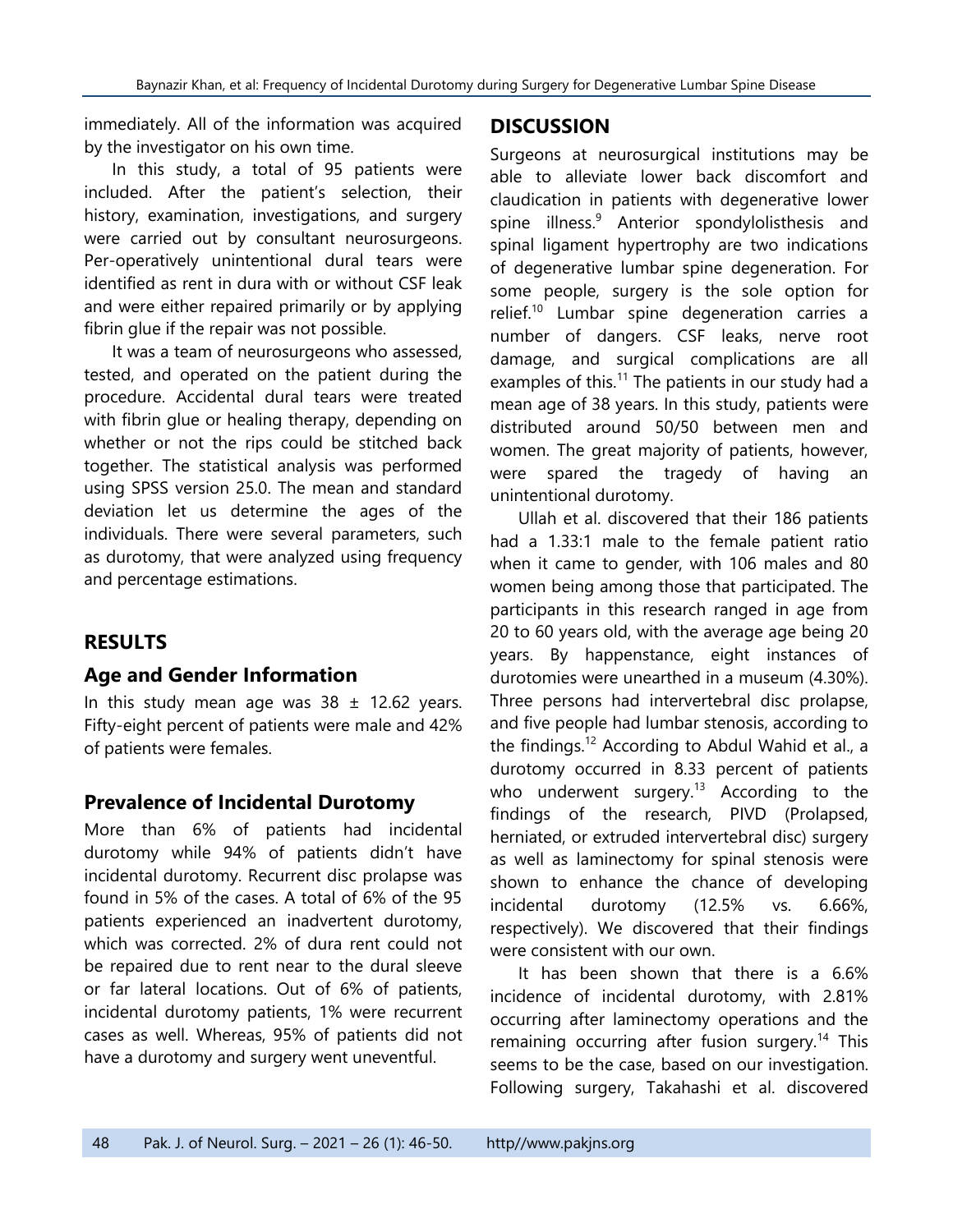that 4% of the patients and 3.3% of the disc levels had been durotomized unintentionally.<sup>15</sup> A dural tear was found to be more prevalent in females than in males (5.6% vs. 4.4%). According to the American Academy of Neurology, dural tears are found in one in every four patients with lumbar disc herniation, one in every eight patients with spinal canal constriction without degenerative spondylosis, one in every nine patients with degenerative spondylosis, and one in every eighteen and a half percent of patients with cystic juxtafacet syndrome, among other conditions.

It is important to remember that when a herniated disc and its caudal margin were accidentally durotomized, the cranial lamina and its caudal margin, as well as the medial facet joint at the point of insertion, were also affected. Spondylolisthesis and degenerative lumbar disc herniation are two conditions that are more likely to cause dural tears. According to Khan et al., when it comes to treating degenerative disc degeneration in the lower spine, 5.7% of patients encountered an unintentional durotomy.<sup>16</sup> As shown by the male-to-female ratio of 1.9:1, an estimated 67% of the population was composed of males. Other patients had stenosis, some had multiple-level disease, and others required a second surgery as a result of the complications that occurred during the first.

## **CONCLUSION**

The frequency of incidental durotomy was 6% during surgery for degenerative lumbar spine diseases.

### **REFERENCES**

- 1. Ullah W, Ali M, Khan Z. Frequency of incidental durotomy during surgery for degenerative lumbar spine disease: An experience in neurosurgery department of a tertiary care hospital. J Postgrad Med Inst. 2018; 32 (1): 99–102.
- 2. Blecher R, Anekstein Y, Mirovsky Y. Incidental Dural Tears during Lumbar Spine Surgery: A Retrospective Case Study of 84 Degenerative

Lumbar Spine Patients. Asian Spine J. 2014; 8 (5): 639–45.

- 3. Bydon M, Macki M, Abt NB, Sciubba DM, Wolinsky JP, Witham TF, et al. Clinical and surgical outcomes after lumbar laminectomy: An analysis of 500 patients. Surg Neurol Int. 2015; 6 (Suppl. 4): 190–3.
- 4. Adam D, Papacocea T, Iliescu R, Hornea I,Moisescu C. Incidental durotomy in lumbar spine surgery – incidence, risk factors and management. Romanian Neurosurg. 2015; 22 (1): 20–6.
- 5. Abdul Wahid T, Abdul Wahid AT, Salah A. Unintended durotomy during degenerative lumbar spine surgery (Incidence and management). J Fac Med Baghdad, 2014; 56 (4): 347–51.
- 6. Ayub S, urRehman R, Khattak RU. Incidence and Management Outcome of Incidental Durotomy in Spinal Procedures in Tertiary Care Hospital. Pak J Neurol Surg. 2017; 21 (3): 155–8.
- 7. Meng YB, He X, Huang YF, Wu QN, Zhou YC, Hao DJ. Multivariate analysis of risk factors for predicting incidental durotomy in lumbar surgery. Int J Clin Exp Med. 2016; 9 (10): 20014–9.
- 8. Ulrich NH, Burgstaller JM, Brunner F, Porchet F, Farshad M, Pichierri G, et al. The impact of incidental durotomy on the outcome of decompression surgery in degenerative lumbar spinal canal stenosis: analysis of the Lumbar Spinal Outcome Study (LSOS) data – a Swiss prospective multi-center cohort study. BMC Musculoskelet Disord. 2016; 17 (1): 170.
- 9. Ali M, Khan HM, Khanzada K, Usman M, Hussain R, Rehman Z. Level of spinal involvement in patients operated for spinal tuberculosis. J Postgrad Med Inst. 2012; 26 (4): 439-43.
- 10. The Express Tribune. Tuberculosis attacks the spine in 6 out of every 10 cases [Online]. 2010 [cited on 2012 Sep 15]. Available from URL: http://tribune.com.pk/story/12213/tuberculosisattacks-the-spine-in-6-out-of-every-10-cases/
- 11. Aryan HE, Lu DC, Acosta FL, Ames CP. Corpectomy followed by the placement of instrumentation with titanium cages and recombinant human bone morphogenetic protein-2 for vertebral osteomyelitis. J Neurosurg. 2007; 6 (1): 23-30.
- 12. Ullah W, Ali M, Khan Z. Frequency of incidental durotomy during surgery for degenerative lumbar spine disease: an experience in neurosurgery